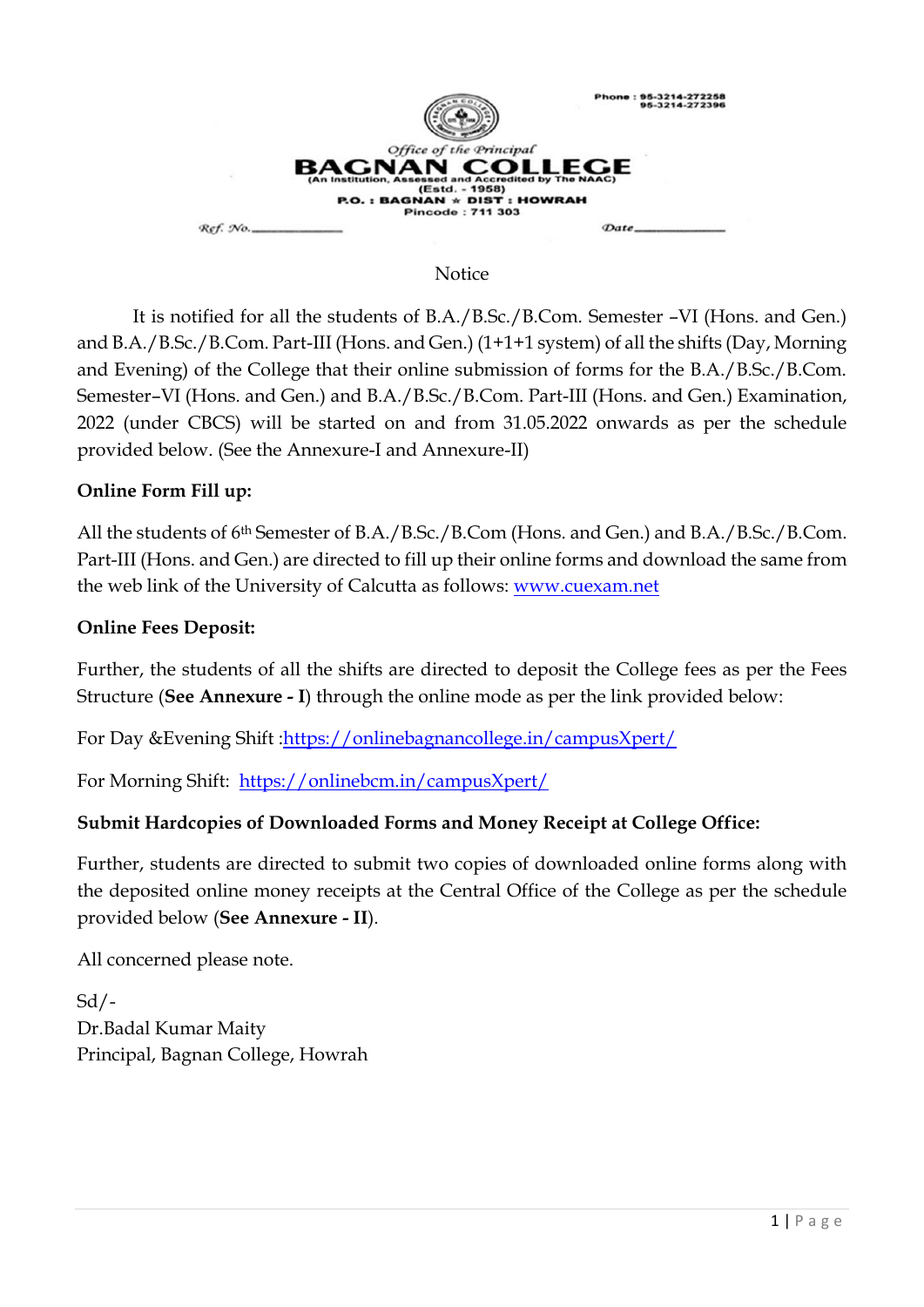#### **Annexure - I**

| Fees to be Deposited for B.A./B.Sc./B.Com. (H & G) Semester-VI (under CBCS) and B.A./B.Sc./B.Com. Part-III |
|------------------------------------------------------------------------------------------------------------|
| (Hons. and Gen.) $(1+1+1$ system)                                                                          |

|                                       | <b>Tuition</b> | <b>Session</b> | Casual     | (10000, 0000, 0000)<br>Practi-   | C.U.             | Saraswati | C.U.     | <b>Total Rs.</b> |
|---------------------------------------|----------------|----------------|------------|----------------------------------|------------------|-----------|----------|------------------|
|                                       | fee            | charge         | fee/       |                                  |                  |           |          |                  |
| <b>Class</b>                          |                |                |            | Cal                              | Exam.            | Puja      | Appl.    |                  |
|                                       | $+$ Dev.       |                | Lab<br>fee | Fee                              | Fee. &           |           |          |                  |
|                                       | Fee            |                |            |                                  | <b>Others</b>    |           | form fee |                  |
|                                       |                |                |            |                                  | Fee.             |           |          |                  |
| $6st$ Sem. B.A. $(H)$                 | $660.00/-$     |                |            |                                  | 355              |           |          | $1015.00/-$      |
| $6st$ Sem. B.A. $(G)$                 | 510.00/-       |                |            |                                  | $\overline{355}$ |           |          | 865.00/-         |
|                                       |                |                |            | <b>B.Sc.</b> (Honours & General) |                  |           |          |                  |
|                                       |                |                |            |                                  |                  |           |          |                  |
| <b>Chemistry (Hons.)</b>              | 870.00/-       |                |            | 600                              | 355              |           |          | 1825.00/-        |
| <b>Chemistry (Gen.)</b>               | 720.00/-       |                |            | 75                               | 355              |           |          | 1150.00/-        |
| Physics (Hons.)                       | 870.00/-       |                |            | 140                              | 355              |           |          | 1365.00/-        |
| Physics (Gen.)                        | 720.00/-       |                |            |                                  | 355              |           |          | 1075.00/-        |
| <b>Mathematics (Hons.)</b>            | 870.00/-       |                |            | 120                              | 355              |           |          | 1345.00/-        |
| <b>Mathematics (Gen.)</b>             | 720.00/-       |                |            |                                  | 355              |           |          | 1075.00/-        |
| Economics (Hons.)                     | 870.00/-       |                |            |                                  | 355              |           |          | 1225.00/-        |
| Economics (Gen.)                      | 720.00/-       |                |            |                                  | 355              |           |          | 1075.00/-        |
| <b>Botany (Gen.)</b>                  | 720.00/-       |                |            | 125                              | 355              |           |          | 1200.00/-        |
| Zoology (Gen.)                        | 720.00/-       |                |            | 100                              | 355              |           |          | 1175.00/-        |
| <b>Computer Science</b><br>(Gen.)     | 720.00/-       |                |            | 75                               | 355              |           |          | 1150.00/-        |
| <b>Food &amp; Nutrition</b><br>(Gen.) | 720.00/-       |                |            | 50                               | 355              |           |          | 1125.00/-        |
| $6st$ Sem. B.Com. $(H)$               | 720.00/-       |                |            | 170                              | 355              |           |          | 1245.00/-        |
| $6st$ Sem. B.Com.(G)                  | 570.00/-       |                |            |                                  | 355              |           |          | 925.00/-         |
| Part-III B.A.(H)                      | 1320.00/-      | 565.00/        |            |                                  | 355              |           |          | 2240.00/-        |
|                                       |                |                |            |                                  |                  |           |          |                  |